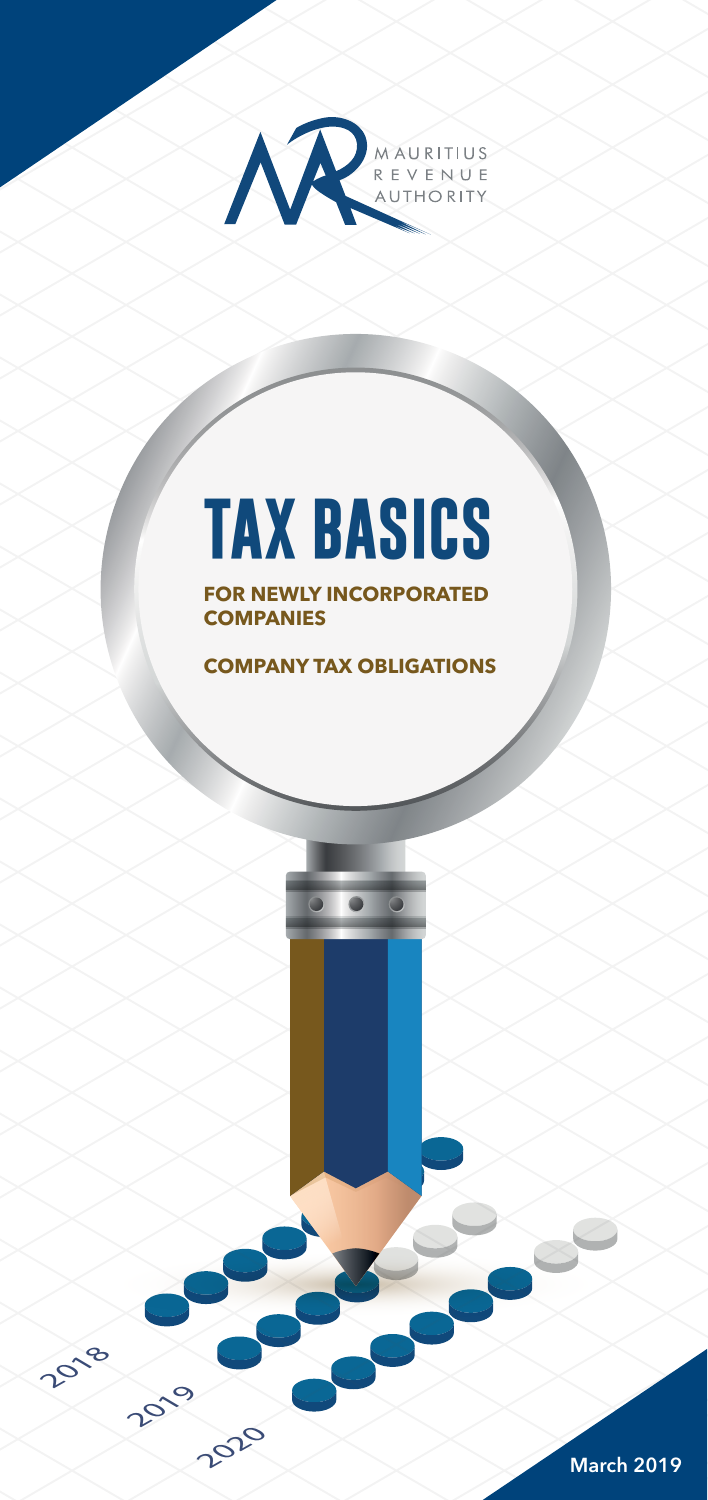# Pay As You Earn (PAYE)

A company should within 14 days of becoming an employer, register with the Director-General as an employer , by submitting an Employer Registration Form dully filled in by him.

#### As an employer, the company should:

- 1. Withhold tax as required from emoluments and directors' fees.
- 2. Remit the amount withheld to the MRA by the due date.
- 3. Give statement of emoluments and tax deductions to employees on or before 15<sup>th</sup> August of every year.
- 4. Submit to MRA an annual Return of Employees (ROE).

The Guide on PAYE, a copy of which may be downloaded from the MRA's website, **www.mra.mu**, provides all the necessary information on the operation of the PAYE system.

# Tax Deduction at Source (TDS)

A company paying interest, royalty, commission and rent or effecting payments to contractors/subcontractors, providers of specified services and to any person for the procurement of goods and services under a contract should deduct tax at source at the appropriate rate on the invoiced amount (pre-vat), at the time the payment is made available to the payee.

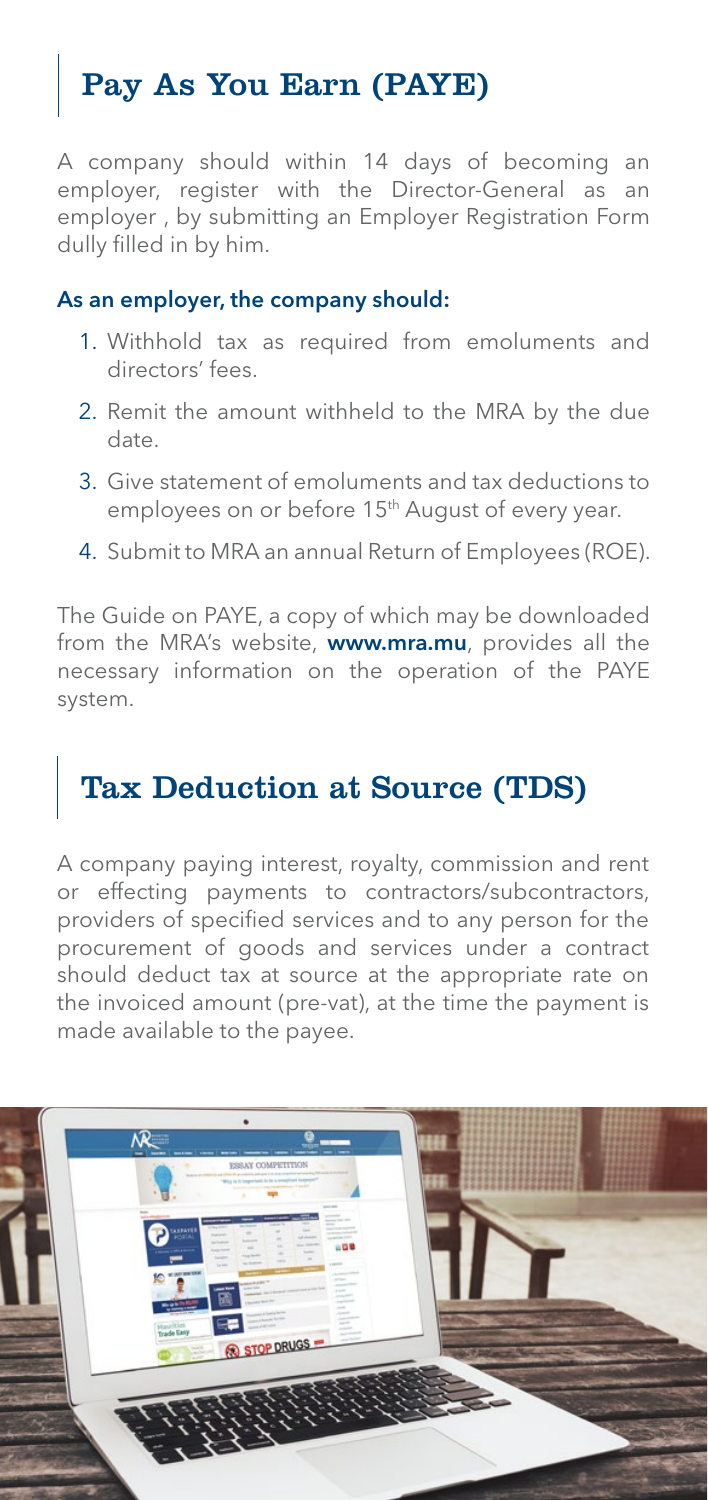# Advance Payment System (APS)

Every company shall submit to the Director- General, in respect of each APS quarter, an APS Statement and at the same time pay the tax.

A company shall not submit an APS Statement in respect of an APS quarter where in the accounting year immediately the commencement of that APS quarter:

- a. the company's gross income did not exceed 10 million rupees; or
- b. it had no chargeable income.

### Submission of Annual Return and Payment of Tax

An annual return of income tax should be submitted by every company whether or not it has a chargeable income.

The annual return should be submitted within 6 months after the end of the company's accounting year.

For the first year, a company may prepare accounts for a period not exceeding 18 months.

# Electronic Filing

All companies should submit electronically the following returns and pay tax accordingly through direct debit.

- i. Corporate tax return
- ii. VAT returns
- iii. Annual return of employees
- iv. Monthly TDS return
- v. APS statement
- vi. Return of dividends paid

MRA recommends all other companies to file electronic returns and pay tax electronically.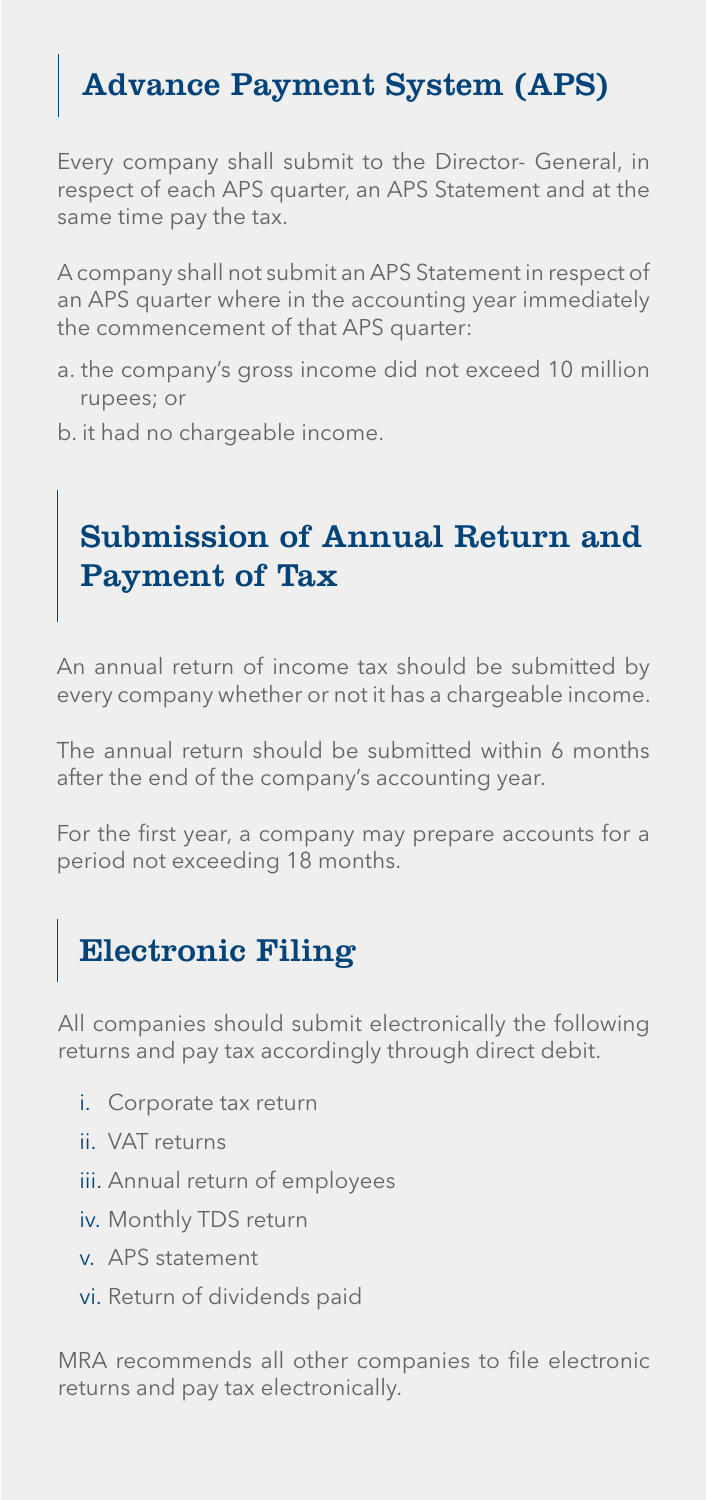# NPF/NSF

#### Obligation to pay contributions:

Every month, every employer is required to submit to the Director-General of the Mauritius Revenue Authority (MRA) a statement giving the details of every employee who was employed during the preceding month and pay the amount of contributions in accordance with the National Pensions Act, National Savings Fund Act and Human Resource Development Act.

Contributions are payable as from the month in which an employee takes up employment whether on a parttime or full time basis and whether on probation or not

No contribution is payable in respect of:

- i. An employee who has not attained the age of 18;
- ii. An employee who has attained the final retirement age (70 years); and
- iii. A non-Mauritian citizen employee of an export manufacturing enterprise in respect of his first 2 years of employment.

## Keeping of Books and Records

A company should keep, in English or French language, proper books, registers, accounts, records such as receipts, invoices or vouchers etc. for the purpose of enabling its gross income and allowable deductions to be readily ascertained.

## Compulsory Registration for Value Added Tax (VAT)

#### A company should register for VAT purposes where:

- i. Its annual turnover of taxable supplies exceeds or is likely to exceed 6 million rupees; or
- ii. It is engaged in any business or profession specified in the Tenth Schedule to the Value Added Tax Act irrespective of its turnover or taxable supplies.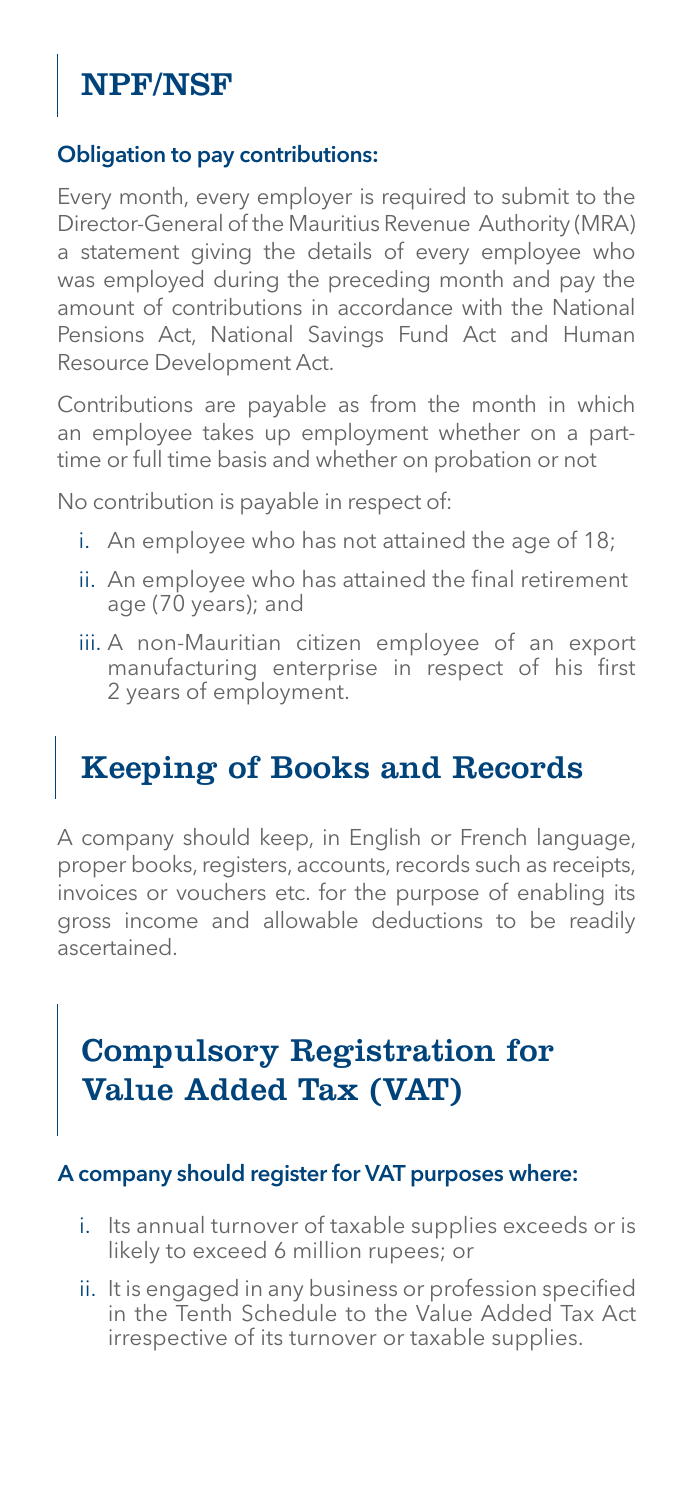# Environment Protection Fee (EPF)

A company engaged in the under mentioned activities is liable to EPF and it should register with MRA for EPF purposes within 14 days of the start of its activities.

- Hotel, quest house or tourist residence of more than 4 bedrooms.
- Stone crushing, manufacturing or processing of aggregates, concrete blocks, pre-cast units, coral sand, rock sand and basalt sand.
- Manufacture, assembly or importation of mobile phones, pneumatic tyres and batteries for vehicles.

## Customs Clearance for Goods Imported/Exported

A company should be registered at MRA Customs Department before any goods is cleared. The registration may be done through an approved broker.

The Tax Account Number (TAN) of the company is required for registration.

A customs declaration (bill of entry) in respect of every import/export has to be lodged electronically by an approved broker.

## Business Registration Number (BRN)

Every company is allocated a BRN by the Registrar of Companies. The BRN should be indicated on all invoices issued by the company.